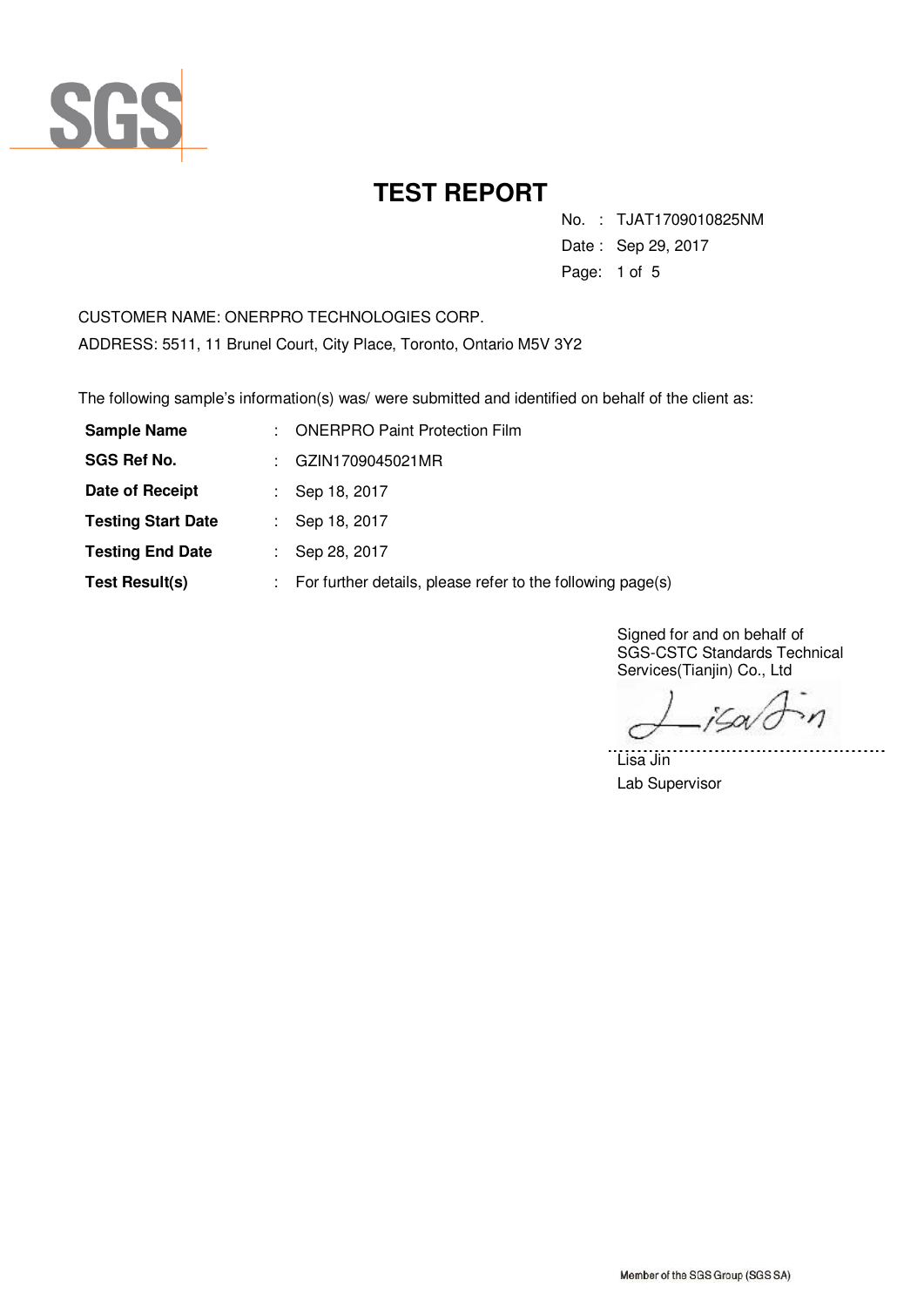

No. : TJAT1709010825NM

Date : Sep 29, 2017

Page: 2 of 5

### **Report Declaration:**

The test samples were provided and confirmed by the customer in this report, the results contained in this test report do not relate to other samples of the same product. The manufacturer should ensure that all products manufactured are in conformity with the product sample in this report.

### **Manufacture Declaration or Comment:**

None

### **Summary of Result(s):**

| No. | <b>⊺est Item</b> | Test Method         | <b>Conclusion</b> |
|-----|------------------|---------------------|-------------------|
|     | ensile<br>Test   | <b>ASTM D638-14</b> | N/A               |

Pass: Meet the requirements Fail: Does not meet the requirements N/A: Not apply to the judgment **Note:**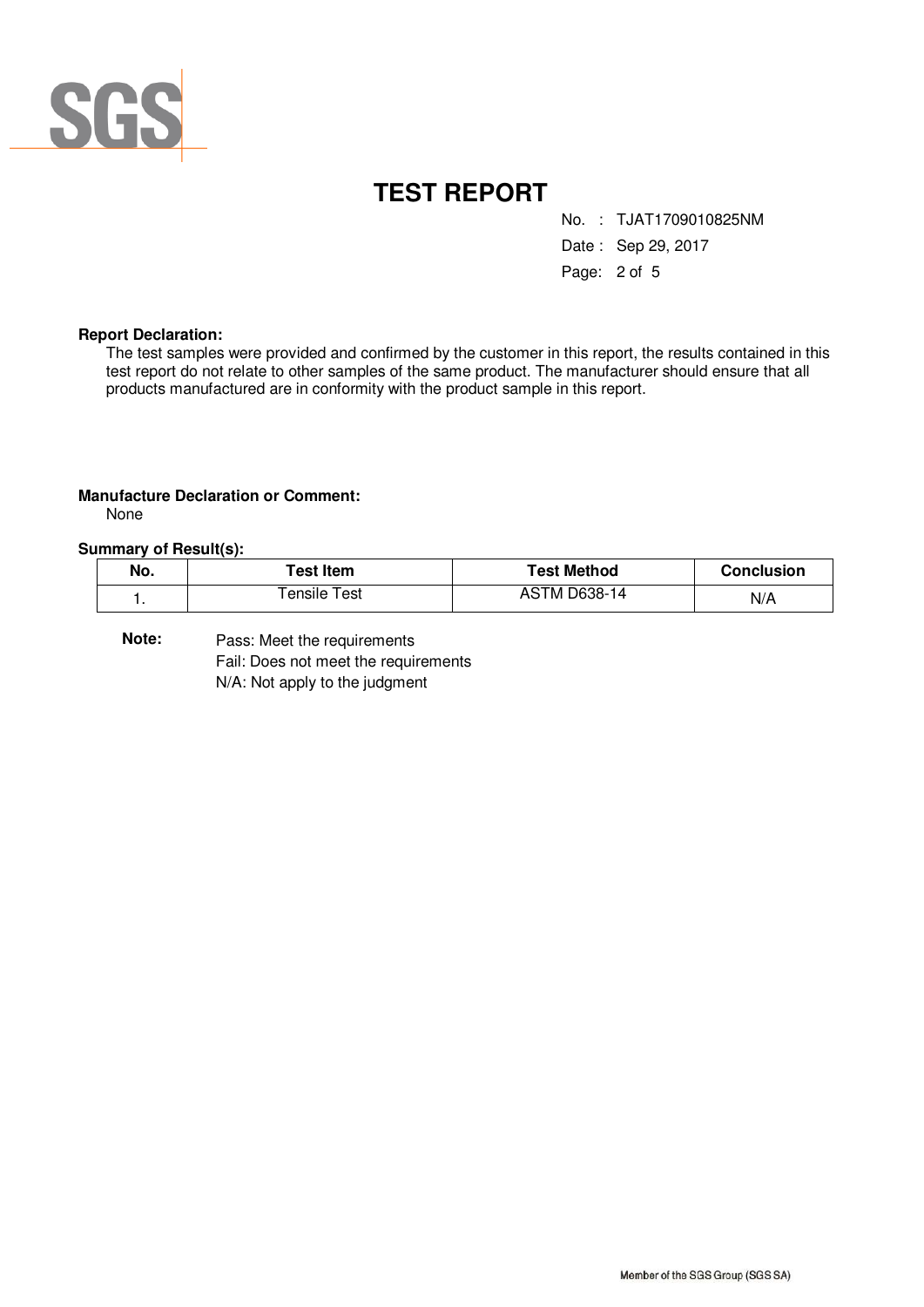

No. : TJAT1709010825NM

- Date : Sep 29, 2017
- Page: 3 of 5

Original Sample Photo:

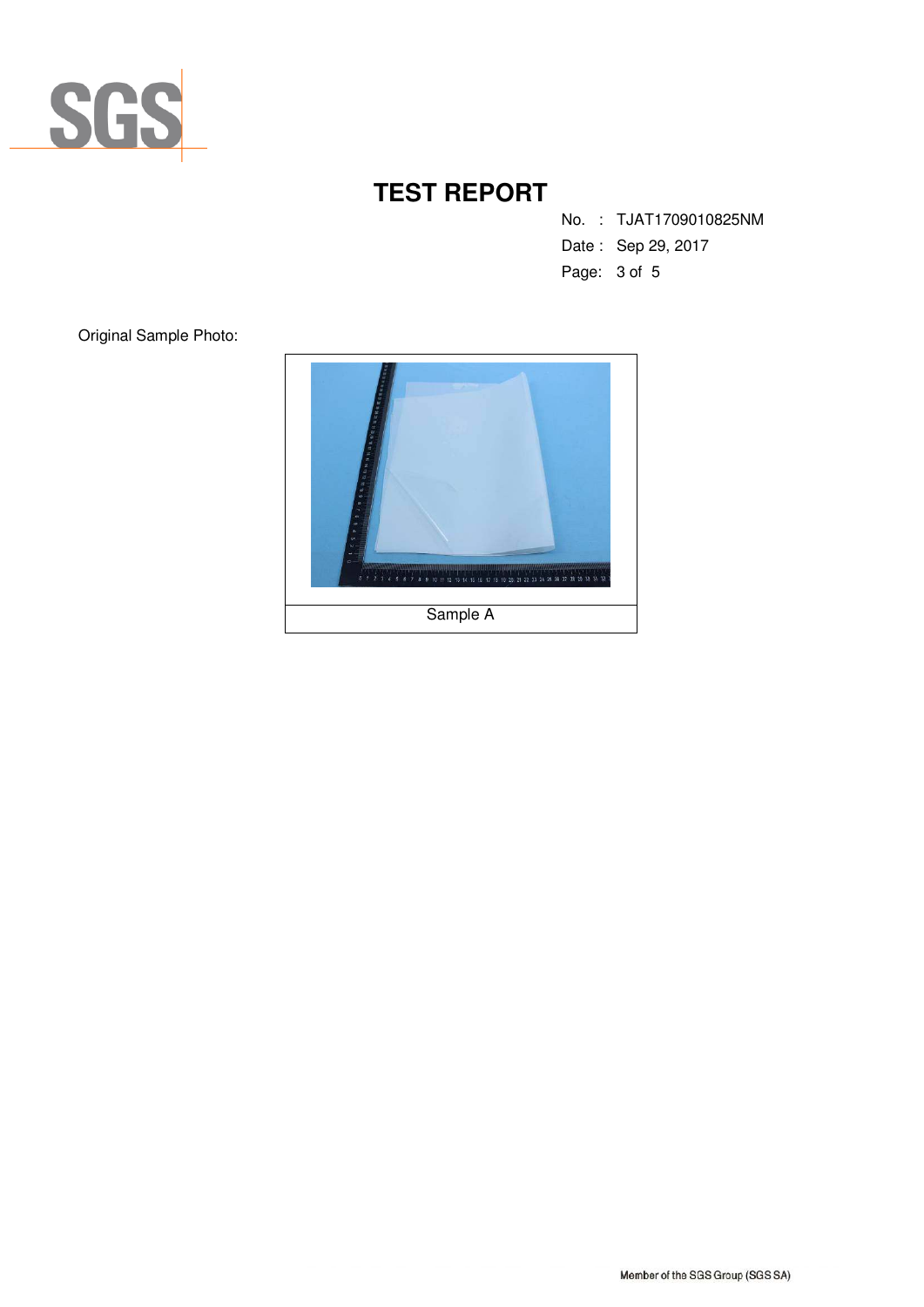

No. : TJAT1709010825NM

- Date : Sep 29, 2017
- Page: 4 of 5

1. Test Item: Tensile Test

Test Method: ASTM D638-14

Test Condition:

Specimen: Type Ⅰ

Specimen thickness: 0.176mm

Testing speed: 50mm/min

Gauge length: 50mm

Distance between grips: 115 mm

Lab Environmental Condition:  $23 \pm 2$  °C,  $50 \pm 5$  % RH

### Test Result:

| Test Item                  | <b>Test Result</b> |  |
|----------------------------|--------------------|--|
| Tensile Strength           | 14.7MPa            |  |
| <b>Elongation at Break</b> | 320%               |  |

Note:

1. The release paper of test specimens was ripped off before test.

2. Test specimens were cut from the sample.